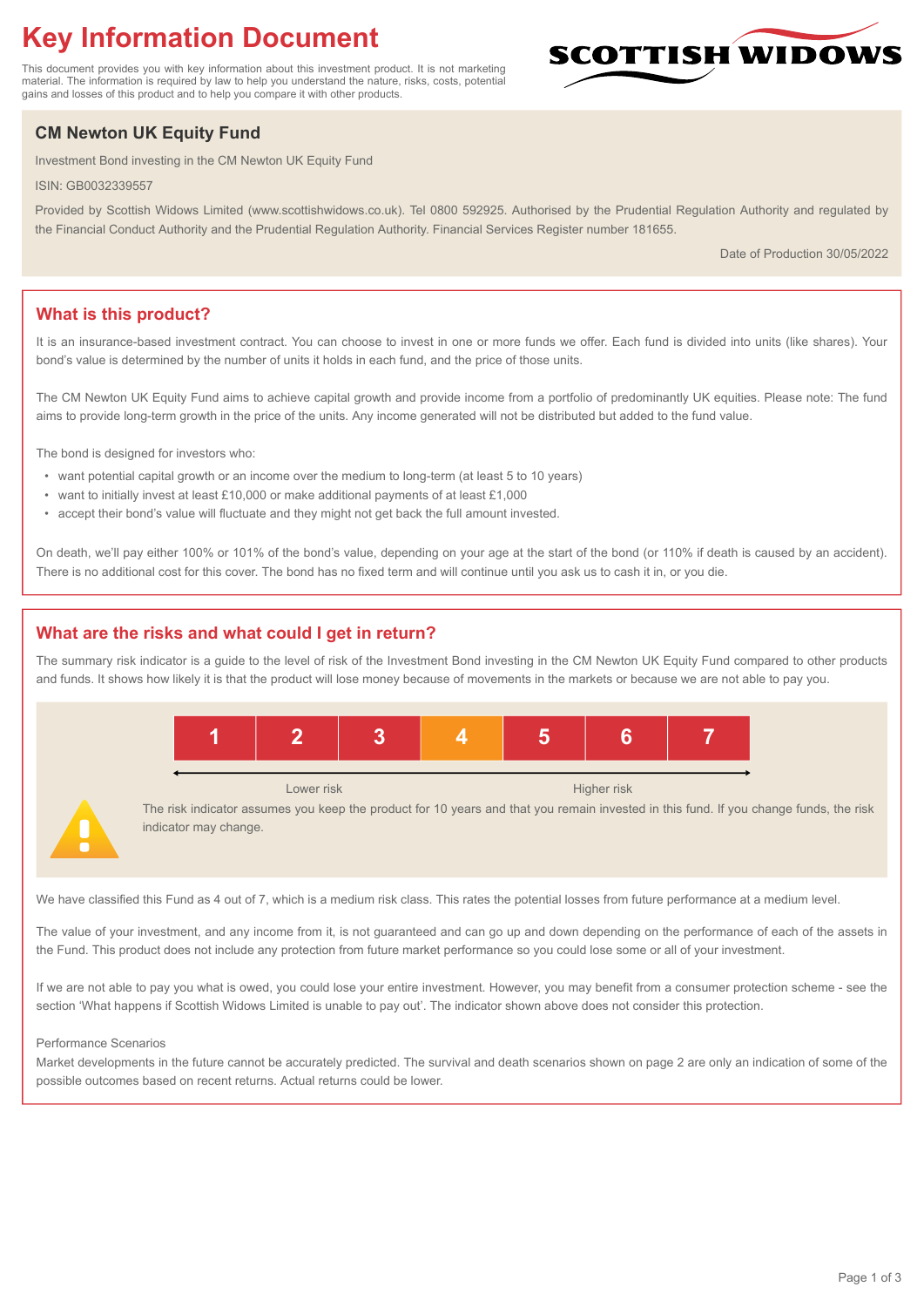

#### **What are the risks and what could I get in return? (continued)**

This table shows the money you could get back over the next 10 years, under different scenarios, assuming that you invest £10,000. The figures below assume no withdrawals are taken and do not allow for any Large Fund Bonus which may apply. The scenarios shown illustrate how your investment could perform. You can compare them with the scenarios of other products. The scenarios presented are an estimate of future performance based on evidence from the past on how the value of this investment varies, and are not an exact indicator. What you get will vary depending on how the market performs and how long you keep the investment. The stress scenario shows what you might get back in extreme market circumstances, and it does not take into account the situation where we are not able to pay you. The death scenario assumes investments perform in line with the moderate scenario.

The figures shown include all the costs of the product itself, but may not include all the costs that you pay to your adviser. The figures do not take into account your personal tax situation, which may also affect how much you get back. Before deciding to invest, you should read the Additional Information Document for more information on the risks and what you might get back. See page 2 for information on how the performance scenarios are calculated.

| <b>Investment £10,000</b> |                                                    |           |           |                                             |  |  |
|---------------------------|----------------------------------------------------|-----------|-----------|---------------------------------------------|--|--|
|                           | 1 year                                             |           | 5 years   | 10 years<br>(Recommended<br>holding period) |  |  |
| <b>Survival Scenarios</b> |                                                    |           |           |                                             |  |  |
| <b>Stress scenario</b>    | What you might get back after costs                | £2,312    | £4,312    | £2,880                                      |  |  |
|                           | Average return each year                           | $-76.88%$ | $-15.49%$ | $-11.70%$                                   |  |  |
| Unfavourable scenario     | What you might get back after costs                | £8,206    | £6,714    | £5,934                                      |  |  |
|                           | Average return each year                           | $-17.94%$ | $-7.66%$  | $-5.08%$                                    |  |  |
| Moderate scenario         | What you might get back after costs                | £10,099   | £10,655   | £11,394                                     |  |  |
|                           | Average return each year                           | 0.99%     | 1.28%     | 1.31%                                       |  |  |
| Favourable scenario       | What you might get back after costs                | £12,369   | £16,830   | £21,772                                     |  |  |
| Average return each year  |                                                    | 23.69%    | 10.97%    | 8.09%                                       |  |  |
| <b>Death scenarios</b>    |                                                    |           |           |                                             |  |  |
| Insured event             | What your beneficiaries might get back after costs | £10,200   | £10,762   | £11,508                                     |  |  |

#### **What happens if Scottish Widows is unable to pay out?**

Your Plan is fully covered by the Financial Services Compensation Scheme. More information about compensation arrangements is available from the Financial Services Compensation Scheme, who can be contacted on 0800 678 1100 or 0207 741 4100 or via their website at www.fscs.org.uk

## **What are the costs?**

The Reduction in Yield (RIY) shows what impact the total costs you pay will have on the investment return you might get. The total costs take into account one-off, ongoing and incidental costs. The amounts shown here are the cumulative costs of the product itself, for three different holding periods. The monetary figures shown assume you invest £10,000 and investments perform in line with the moderate scenario. The figures are estimates and may change in the future. The person selling you or advising you about this product may charge you other costs. If so, this person will provide you with information about these costs, and show you the impact that all costs will have on your investment over time.

| Investment £10,000              |                             |                              |                            |  |  |  |
|---------------------------------|-----------------------------|------------------------------|----------------------------|--|--|--|
| <b>Scenarios</b>                | If you cash in after 1 year | If you cash in after 5 years | If you cash in at 10 years |  |  |  |
| Total costs                     | £201                        | £800                         | £1,544                     |  |  |  |
| Impact on return (RIY) per year | 2.00%                       | 1.59%                        | 1.54%                      |  |  |  |